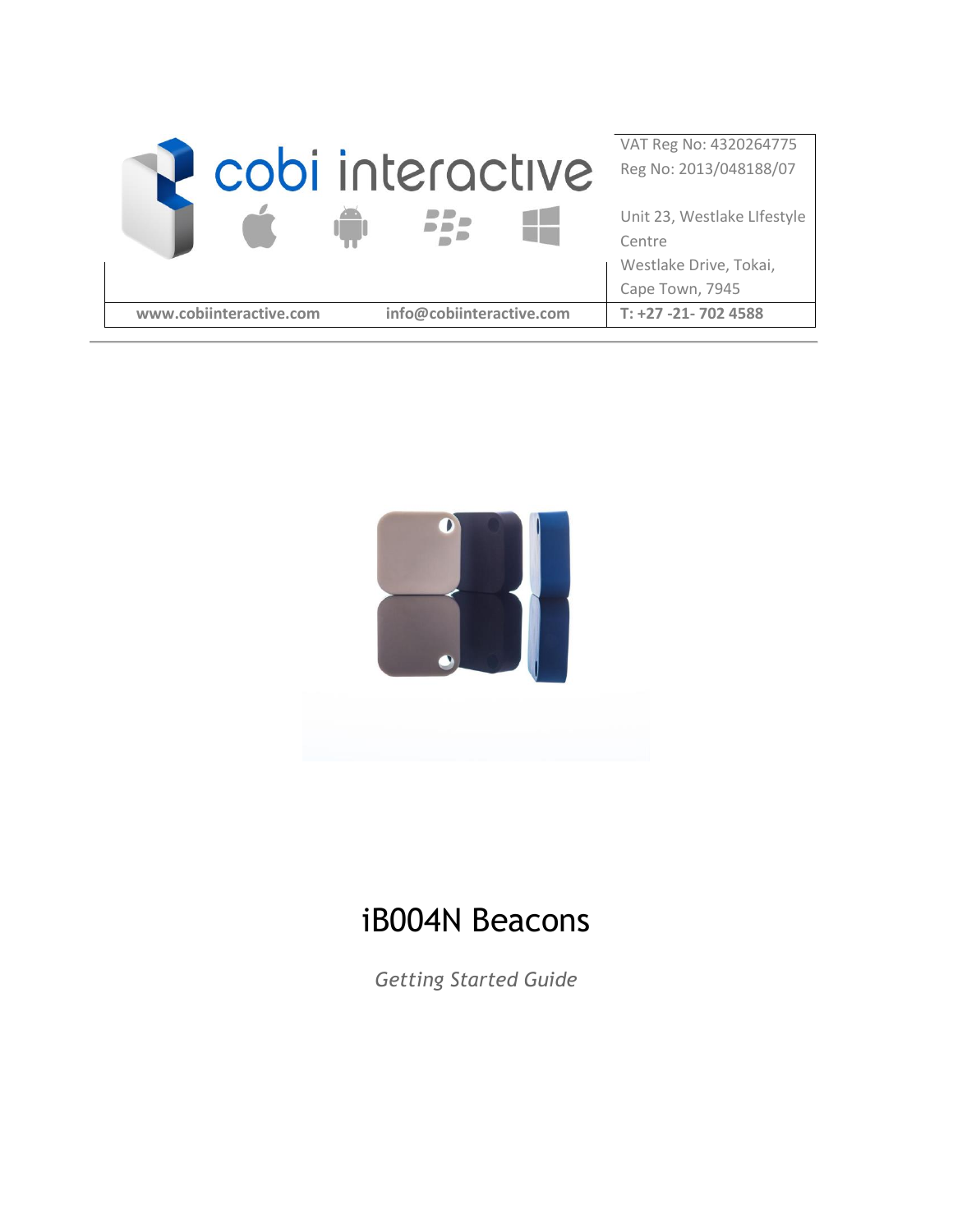Thanks for purchasing beacons from Cobi. They'll be with you very soon! To get you started, we've given some basic information below.

# **What you're getting**

You'll receive individually packaged beacons of various colors.

The package also contains a handy 3M circular sticker for affixing the beacon to a surface. Naturally batteries are included!

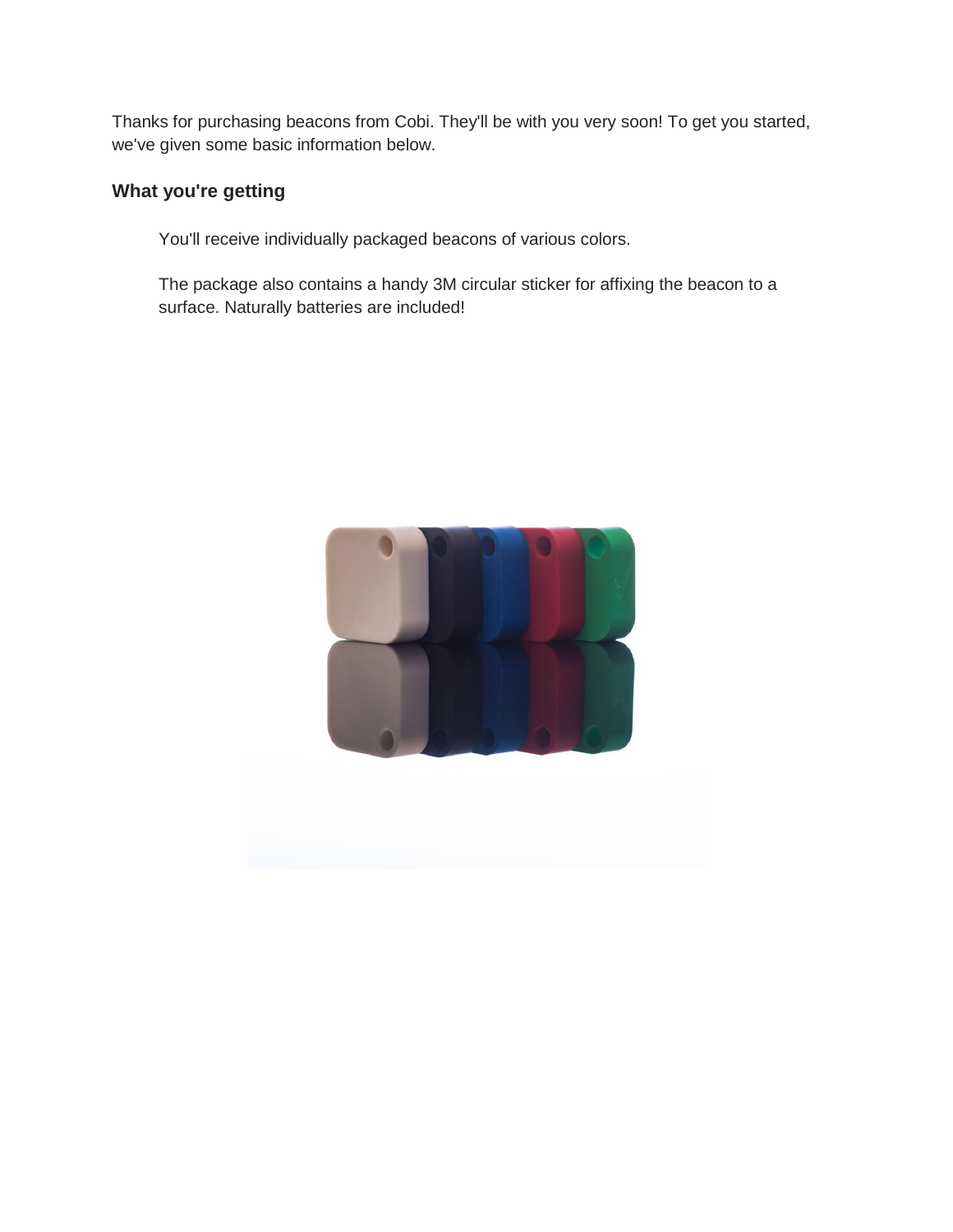## **Configuring the Beacons**

The iB004N beacons are pre-configured with a UUID and major and minor version numbers. You'll need these settings when integrating with APIs or other devices.

Use the following mobile apps to re-configure the beacons. You can change the UUID, major and minor version numbers as well as a number of other settings:

iOS:<https://itunes.apple.com/us/app/ebeacon-ibeacon-eddystone/id730279939?mt=8> Android:<https://play.google.com/store/apps/details?id=com.jaalee.eBeacon&hl=en>

The procedure is as follows:

- Download and install the app above
- Enable Bluetooth on your phone
- Tap the beacon on your desk to activate you'll hear beeping to confirm
- Open the eBeacon app
- The app will scan for beacons
- Select the activated beacon from the list (under "Central" tab). It will be the one with the RSSI value closest to zero (-48 in the screenshot).

| 同国<br>М                                                 |         | <b>*※ 常用自11:41</b> |
|---------------------------------------------------------|---------|--------------------|
| eBeacon                                                 |         | Total: 4           |
| Central                                                 | Beacons | JAALEE             |
| jaalee<br><b>RSSI: -75</b><br>ID: B8:78:2F:35:D6:FF     |         | $\mathcal{P}$      |
| jaalee<br><b>RSSI: -48</b><br>ID: CD:53:DE:CC:D8:8E     |         | $\mathcal{P}$      |
| Peripheral<br><b>RSSI: -86</b><br>ID: 1C:1A:C0:91:C2:C3 |         | $\mathcal{P}$      |
| Peripheral<br><b>RSSI: -99</b><br>ID: 43:CE:92:B7:8C:00 |         | $\mathcal{P}$      |

- Enter the password: "666666"
- The app will connect to the Beacon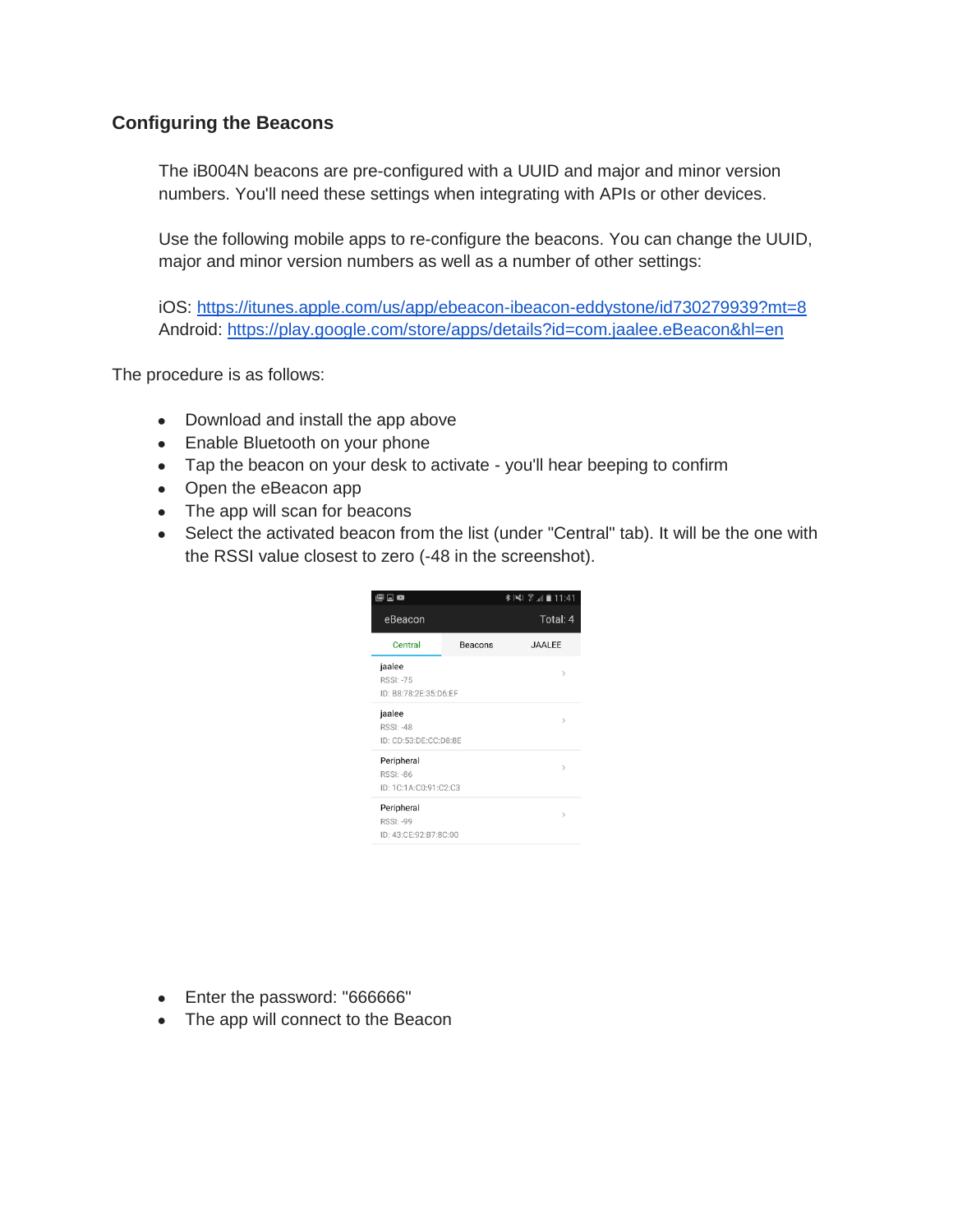| 医口口                                                 |                | <b>* ※ ※ ■ 11:41</b> |
|-----------------------------------------------------|----------------|----------------------|
| eBeacon                                             |                | Total: 4             |
| Central                                             | <b>Beacons</b> | <b>JAALEE</b>        |
| jaalee<br><b>RSSI: -79</b><br>ID: B8:78:2E:35:D6:EF |                | s                    |
| jaalee<br><b>RSSI: -50</b>                          |                | X                    |
| Input Password                                      |                |                      |
| 666666                                              |                |                      |
| <b>Ok</b>                                           |                | Cancel               |
| ID: 43:CE:92:B7:8C:00                               |                |                      |
|                                                     |                |                      |
|                                                     |                |                      |
|                                                     |                |                      |
|                                                     |                |                      |

• Tap the wrench icon in the top right corner



- Toggle the Beacon State field, which activates the beacon (takes it out of "sleep" mode)
- Configure the beacon UUID, Major and Minor numbers
- Tap the CONFIGURE BEACON button
- You'll see confirmation messages pop up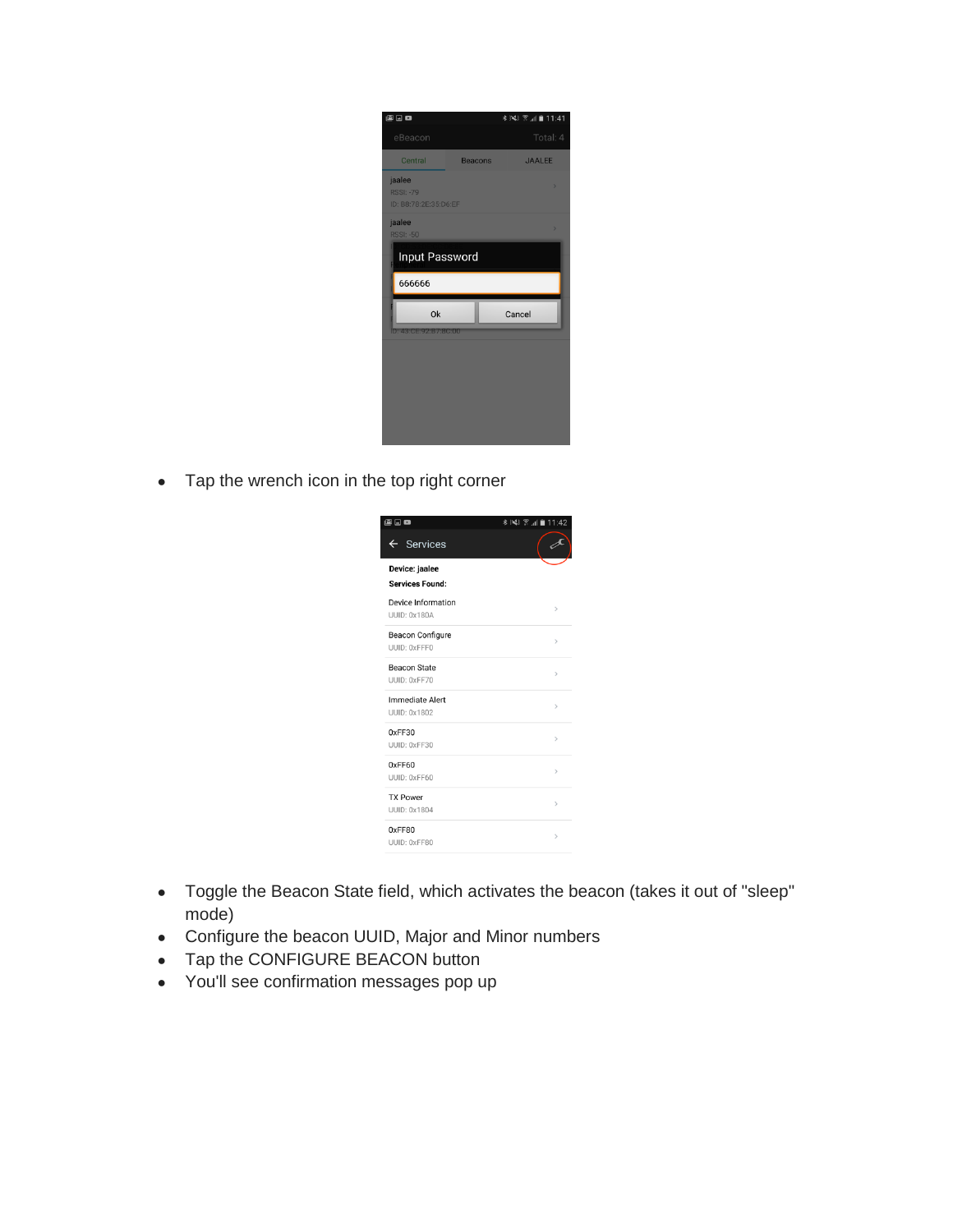|                                                | ∦}\\$}∑ि,,∥∎11:38 |
|------------------------------------------------|-------------------|
| $\leftarrow$ Configuration                     |                   |
| <b>Control Beacon:</b>                         |                   |
| Beacon State:                                  |                   |
| UUID: EBEFD083-70A2-47C8-9837-<br>E7B5634DF524 |                   |
| Major: 23                                      |                   |
| Minor: 9                                       |                   |
| <b>Measured Power: 203</b>                     |                   |
| <b>Broadcast Interval: 10</b>                  | $*(100ms)$        |
| <b>CALL BEACON</b> CONFIGURE BEACON            |                   |

● Navigate back, and switch to the "Beacons" tab. You should now see the beacon in the list.

|                                                                                                                                               |                | *)※3 〒⊿ ■11:41 |
|-----------------------------------------------------------------------------------------------------------------------------------------------|----------------|----------------|
| eBeacon                                                                                                                                       |                | Total: 1       |
| Central                                                                                                                                       | <b>Beacons</b> | <b>JAALEE</b>  |
| Proximity Beacon UUID:<br>FBEED083-70A2-47C8-9837-F7B5634DF524<br>Major: 23<br>Minor: 9<br>Accuracy: 1,34m<br><b>RSSI: -55</b><br>Battery: 90 |                |                |

● To re-configure the beacon, put it back into a configurable mode by tapping it 5 times on the desk until you hear the beeping and repeat the above.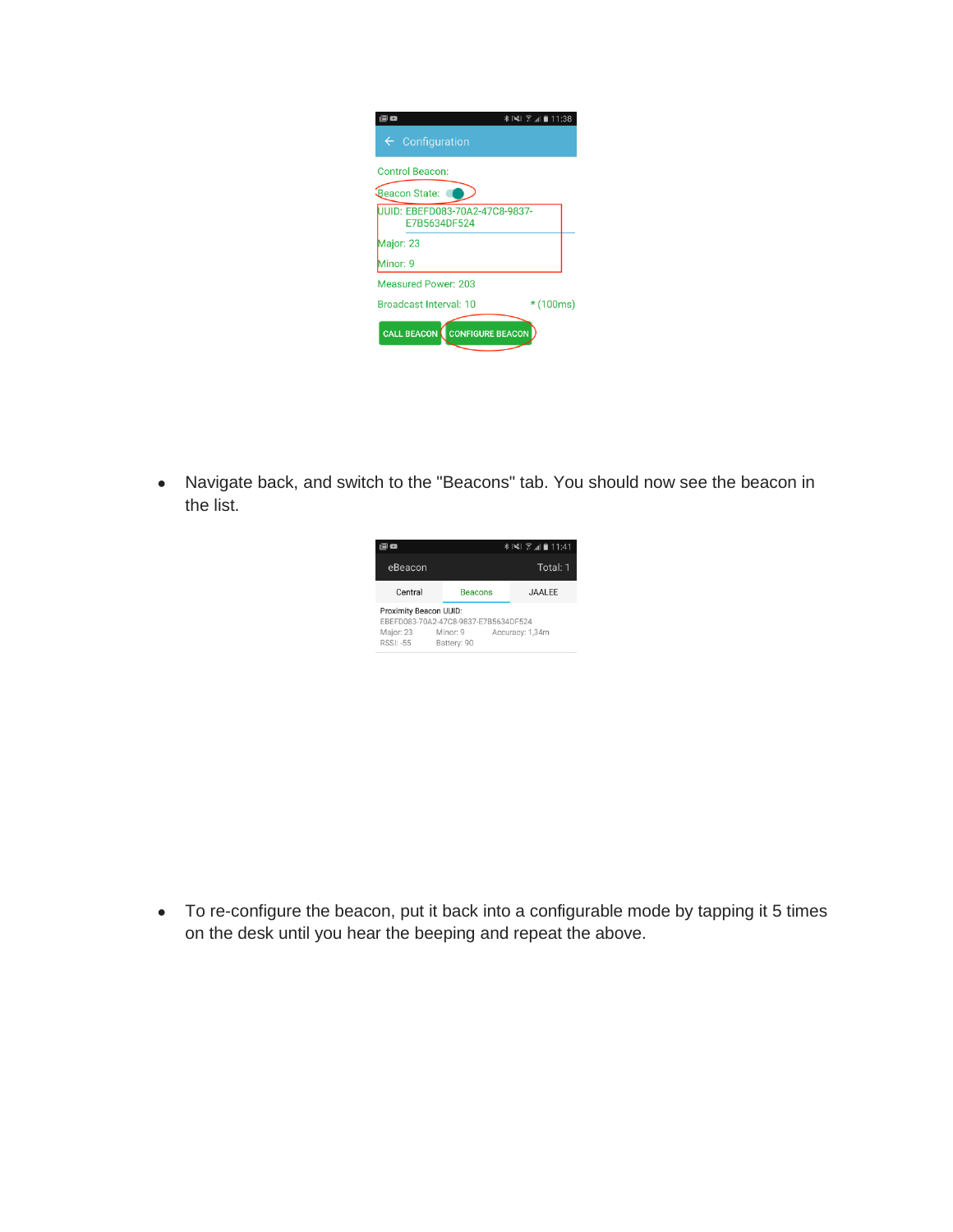#### **Opening the beacon**

If you need to change the battery, you can open the beacon by popping off the back cover with a small screwdriver or plastic tool.



Use a plastic tool to lever up the printed circuit board and replace the battery.

To put the lid back on, first place the lid side with the two lugs into the corresponding two holes in the side. Push the lid down and use the plastic sharp edge, in the same position as you used to take the lid off, to widen the case slightly as you push the lid right down. This way, the lug won't snap off.

#### **Developing for iBeacons**

For iOS, there's an excellent tutorial and sample Swift code available here:

<https://www.raywenderlich.com/101891/ibeacons-tutorial-ios-swift>

There is a similar version for Objective-C:

<http://www.raywenderlich.com/66584/ios7-ibeacons-tutorial>

For Android, we've developed a custom library that mimics the same (or very similar) APIs as those provided by Apple. This library can be made available to you, but is a paid-for licensed solution. There are also other 3rd party libraries that offer similar features.